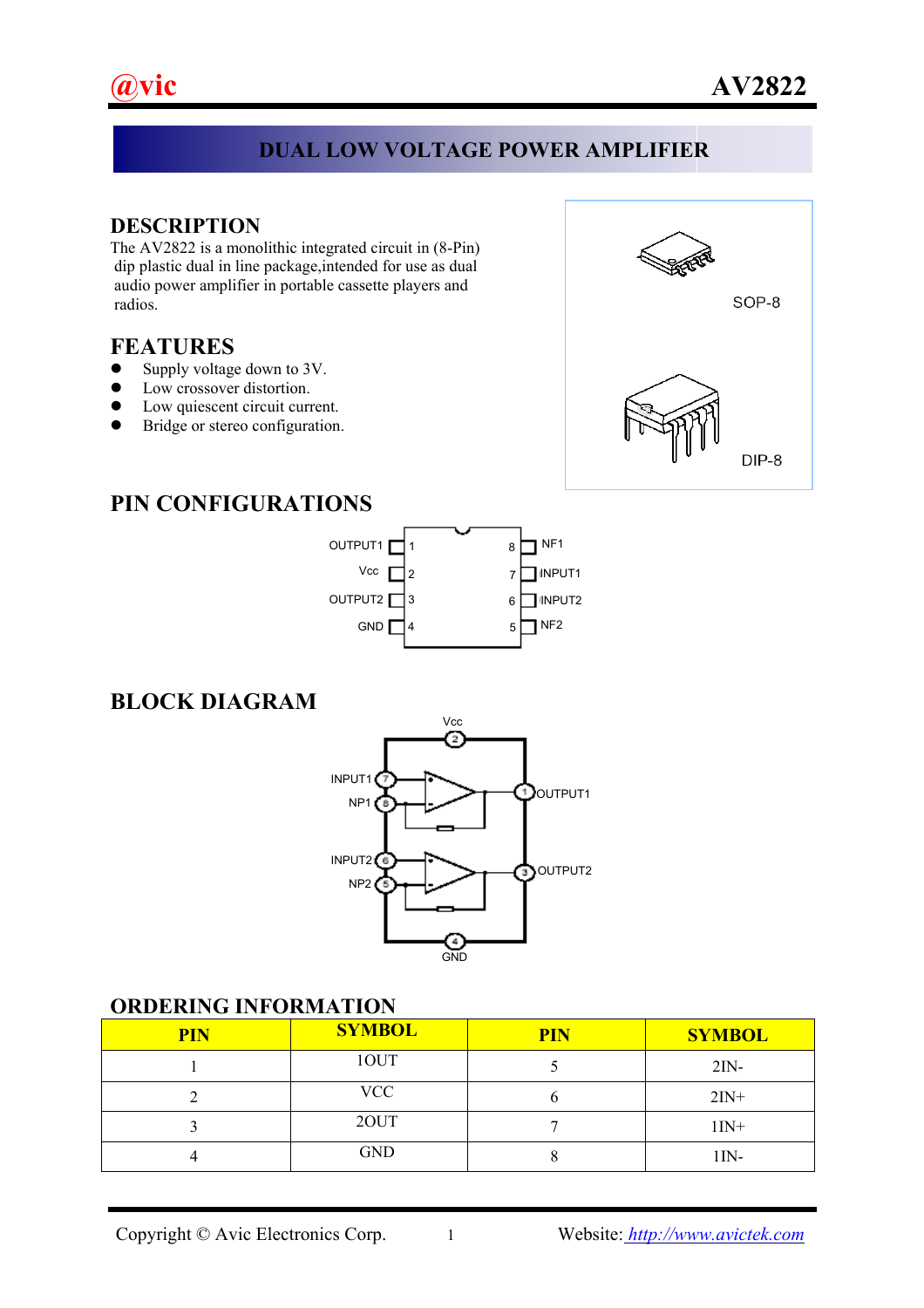## **ABSOLUTE MAXIMUM RATINGS(**Tamb=25°C, unless otherwise specified)

| <b>PARAMETER</b>              | <b>SYMBOL</b>         |           | <b>MIN</b>               | <b>MAX</b> | <b>UNIT</b> |
|-------------------------------|-----------------------|-----------|--------------------------|------------|-------------|
| Supply                        | VCC                   |           | $\overline{\phantom{0}}$ | 15         |             |
| Output current                | Io                    |           |                          |            | A           |
| Power Dissipation             | $TA=50^{\circ}C$      | <b>PD</b> |                          |            | W           |
|                               | Tcase= $50^{\circ}$ C |           |                          | 1.4        |             |
| <b>Operatiing Temperature</b> | Tamb                  |           | $-20$                    | 70         | $^{\circ}C$ |
| <b>Storage Temperature</b>    | <b>Tstg</b>           |           | -40                      | 150        | $^{\circ}C$ |

## **ELECTRICAL CHARACTERISTICS (stereo configuration**)

(Vcc=6V,Tamb= $25^{\circ}$ C, unless otherwise specified).

| <b>PARAMETER</b>                     | <b>SYMBOL</b> | <b>TEST CONDITIONS</b>                  | <b>MIN</b>      | <b>TYP</b>               | <b>MAX</b>               | <b>UNIT</b>    |                          |    |
|--------------------------------------|---------------|-----------------------------------------|-----------------|--------------------------|--------------------------|----------------|--------------------------|----|
| <b>Supply Voltage</b>                | Vcc           |                                         |                 |                          | 1.8                      | $\overline{a}$ | 15                       | V  |
| Quiescent Output<br>Voltage          | Vo            |                                         |                 |                          | $\overline{\phantom{0}}$ | 2.7            | $\overline{\phantom{0}}$ | V  |
|                                      |               | $Vcc=3V$                                |                 |                          | $\overline{\phantom{0}}$ | 1.2            | $\overline{\phantom{0}}$ |    |
| Quiescent Drain<br>Current           | Icc           |                                         |                 |                          |                          | 6              | 9                        | mA |
| <b>Input Bias Current</b>            | Iba           |                                         |                 |                          | $\overline{\phantom{0}}$ | 100            | $\overline{\phantom{0}}$ | nA |
|                                      |               |                                         |                 | $Vcc=9V$                 | $\overline{\phantom{a}}$ | 300            | $\overline{\phantom{a}}$ |    |
|                                      |               |                                         |                 | Vcc=6V                   | 90                       | 120            | $\overline{\phantom{a}}$ | mW |
|                                      | Po            |                                         | $RL=32 \Omega$  | $Vcc=4.5V$               | $\overline{\phantom{0}}$ | 60             | $\overline{\phantom{0}}$ |    |
|                                      |               |                                         |                 | $Vcc=3V$                 | 15                       | 20             | $\overline{\phantom{a}}$ |    |
|                                      |               | $F=1kHz$ ,<br>$THD=10$<br>$\frac{0}{0}$ |                 | $Vcc=2V$                 | $\overline{\phantom{0}}$ | 5              | $\overline{\phantom{a}}$ |    |
| <b>Output Power</b>                  |               |                                         | $RL=16 \Omega$  | Vcc=6V                   | 170                      | 220            | $\overline{a}$           |    |
|                                      |               |                                         | $RL=8$ $\Omega$ | $Vcc = 9V$               |                          | 1000           | $\overline{a}$           |    |
|                                      |               |                                         |                 | Vcc=6V                   | 300                      | 380            | $\overline{\phantom{0}}$ |    |
|                                      |               |                                         | $RL=4$ $\Omega$ | $Vcc=6V$                 | 450                      | 650            | $\overline{a}$           |    |
|                                      |               |                                         |                 | $Vcc=4.5V$               | $\overline{\phantom{0}}$ | 320            | $\frac{1}{2}$            |    |
|                                      |               |                                         |                 | $Vcc=3V$                 | $\overline{a}$           | 110            | $\overline{\phantom{0}}$ |    |
| <b>Toltal Harmonic</b><br>Distortion | <b>THD</b>    | Po=0.5W,f=1kHz,RL=8 $\Omega$ ,Vcc=9V    |                 | 0.3                      | $\overline{a}$           | $\frac{0}{0}$  |                          |    |
| Closed Loop<br>Voltage Gain          | Avf           | $F=1kHz$                                |                 |                          | $\overline{a}$           | 40             | $\overline{a}$           | dB |
| <b>Channel Balance</b>               | $\Delta$ Av   |                                         |                 |                          |                          | $\overline{a}$ | ±1                       | dB |
| <b>Input Resistance</b>              | Ri            |                                         | 100             | $\overline{\phantom{a}}$ | $\overline{a}$           | $K\,\Omega$    |                          |    |
| <b>Total Input Noise</b>             |               | $Rs=10 K\Omega$                         |                 |                          |                          | $\overline{2}$ | Ĭ.                       | uV |
|                                      | Vni           | $Rs=10 K\Omega$ , B=22Hz-22kHz          |                 |                          | $\overline{a}$           | $\overline{3}$ | $\overline{a}$           |    |
| Ripple Rejection                     | Srip          | $F=100 Hz, C1=C2=100 uF$                | 24              | 30                       | $\overline{a}$           | dB             |                          |    |
| Channel<br>Separation                | <b>CSR</b>    | $F=1kHz$ ,                              |                 |                          | $\overline{\phantom{0}}$ | 50             | $\overline{a}$           | dB |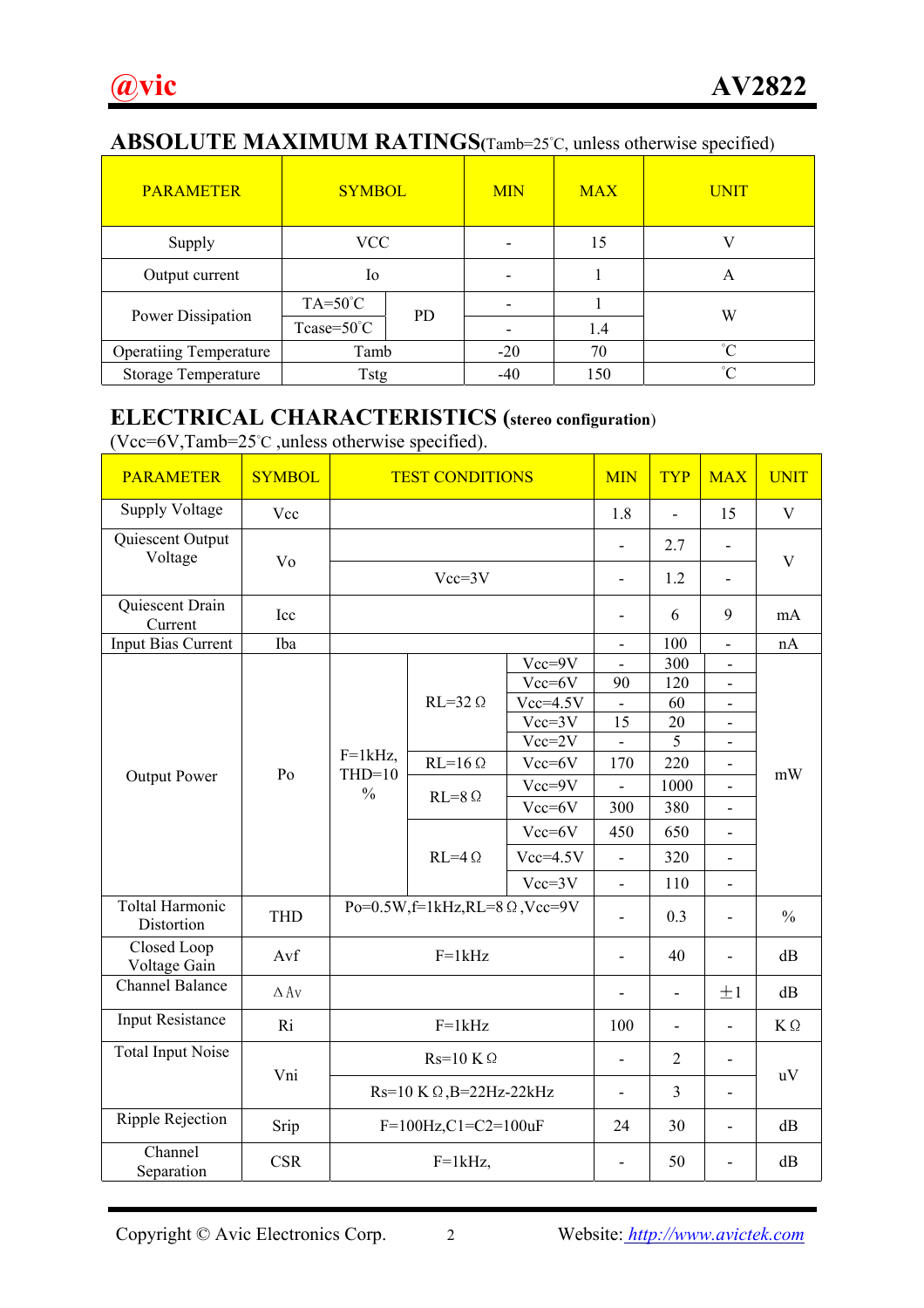# **ELECTRICAL CHARACTERISTICS (BTL configuration**)

(Vcc=6V,Tamb=25°C ,unless otherwise specified).

| <b>PARAMETER</b>                 | <b>SYMBOL</b> | <b>TEST CONDITIONS</b>                  | <b>MIN</b>               | <b>TYP</b>               | <b>MAX</b>               | <b>UNIT</b>              |                          |               |
|----------------------------------|---------------|-----------------------------------------|--------------------------|--------------------------|--------------------------|--------------------------|--------------------------|---------------|
| <b>Supply Voltage</b>            | Vcc           |                                         |                          |                          | 1.8                      | $\overline{\phantom{0}}$ | 15                       | V             |
| Quiescent Drain<br>Current       | Icc           | $RL = \infty$                           |                          |                          |                          | 6                        | 9                        | mA            |
| <b>Output Offset</b><br>Voltage  | Vos           | $RL = 8$ $\Omega$                       |                          |                          | $-50$                    | $\frac{1}{2}$            | 50                       | mV            |
| <b>Input Bias</b><br>Current     | Iba           |                                         |                          |                          | $\overline{a}$           | 100                      | $\overline{\phantom{0}}$ | nA            |
|                                  |               |                                         |                          | $Vcc = 9V$               |                          | 1000                     | $\overline{\phantom{a}}$ |               |
|                                  |               |                                         |                          | Vcc=6V                   | 320                      | 400                      | $\overline{\phantom{a}}$ |               |
|                                  |               |                                         | $RL=32 \Omega$           | $Vcc=4.5V$               |                          | 200                      | $\overline{\phantom{0}}$ |               |
| <b>Output Power</b>              | Po            | $F=1kHz$ ,<br>$THD=10$<br>$\frac{0}{0}$ |                          | $Vcc=3V$                 | 50                       | 65                       | $\overline{\phantom{a}}$ |               |
|                                  |               |                                         |                          | $Vcc=2V$                 |                          | 8                        | $\frac{1}{2}$            |               |
|                                  |               |                                         | $RL=16 \Omega$           | Vcc=9V                   |                          | 2000                     | $\overline{\phantom{0}}$ |               |
|                                  |               |                                         |                          | $Vcc=3V$                 |                          | 120                      | $\overline{\phantom{0}}$ | mW            |
|                                  |               |                                         | $RL=8$ $\Omega$          | Vcc=6V                   | 900                      | 1350                     | $\overline{a}$           |               |
|                                  |               |                                         |                          | $Vcc=4.5V$               | $\blacksquare$           | 700                      | $\overline{a}$           |               |
|                                  |               |                                         |                          | $Vcc=3V$                 | $\overline{a}$           | 220                      | $\overline{a}$           |               |
|                                  |               |                                         | $RL=4$ $\Omega$          | $Vcc=4.5V$               |                          | 1000                     | $\overline{\phantom{0}}$ |               |
|                                  |               |                                         |                          | $Vcc=3V$                 | 200                      | 350                      | $\overline{a}$           |               |
|                                  |               |                                         |                          | $Vcc=2V$                 |                          | 80                       | $\overline{\phantom{0}}$ |               |
| Toltal<br>Harmonic<br>Distortion | <b>THD</b>    | $Po=0.5W$ , $f=1kHz$ , $RL=8$ $\Omega$  |                          |                          | $\overline{\phantom{0}}$ | 0.2                      | $\overline{a}$           | $\frac{0}{0}$ |
| Closed Loop<br>Voltage Gain      | Avf           | $F=1kHz$                                |                          |                          |                          | 40                       | $\overline{a}$           | dB            |
| <b>Input Resistance</b>          | Ri            | $F=1kHz$                                |                          |                          | 100                      | $\overline{\phantom{a}}$ | $\overline{\phantom{0}}$ | $K\,\Omega$   |
| <b>Total Input Noise</b>         | Vni           | $Rs=10 K\Omega$                         |                          | $\overline{\phantom{a}}$ | 2.5                      | $\overline{\phantom{a}}$ |                          |               |
|                                  |               | $Rs=10 K \Omega$ , B=22Hz-22kHz         |                          |                          | $\overline{\phantom{0}}$ | $\overline{3}$           | $\overline{\phantom{0}}$ | uV            |
| <b>Ripple Rejection</b>          | Srip          | $F=100 Hz, C1=C2=100 uF$                |                          |                          | $\overline{\phantom{a}}$ | 40                       | $\overline{a}$           | dB            |
| Bandwith                         | <b>BWp</b>    | Po=1W, RL=8 $\Omega$                    | $\overline{\phantom{a}}$ | 120                      | $\overline{\phantom{0}}$ | kHz                      |                          |               |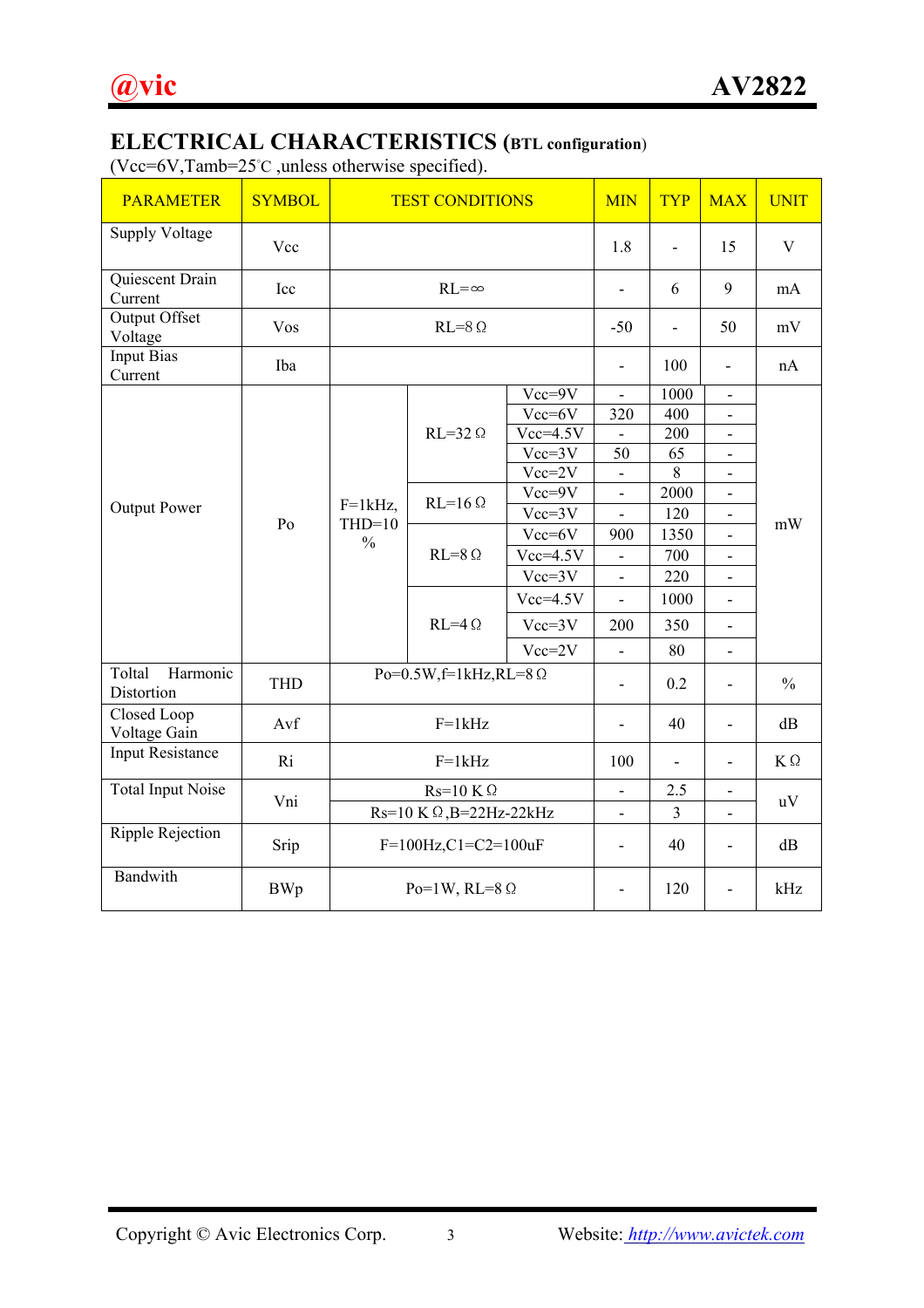# **TEST CIRCUIT**

#### **1. STEREO**



## **2. BRIDGE**